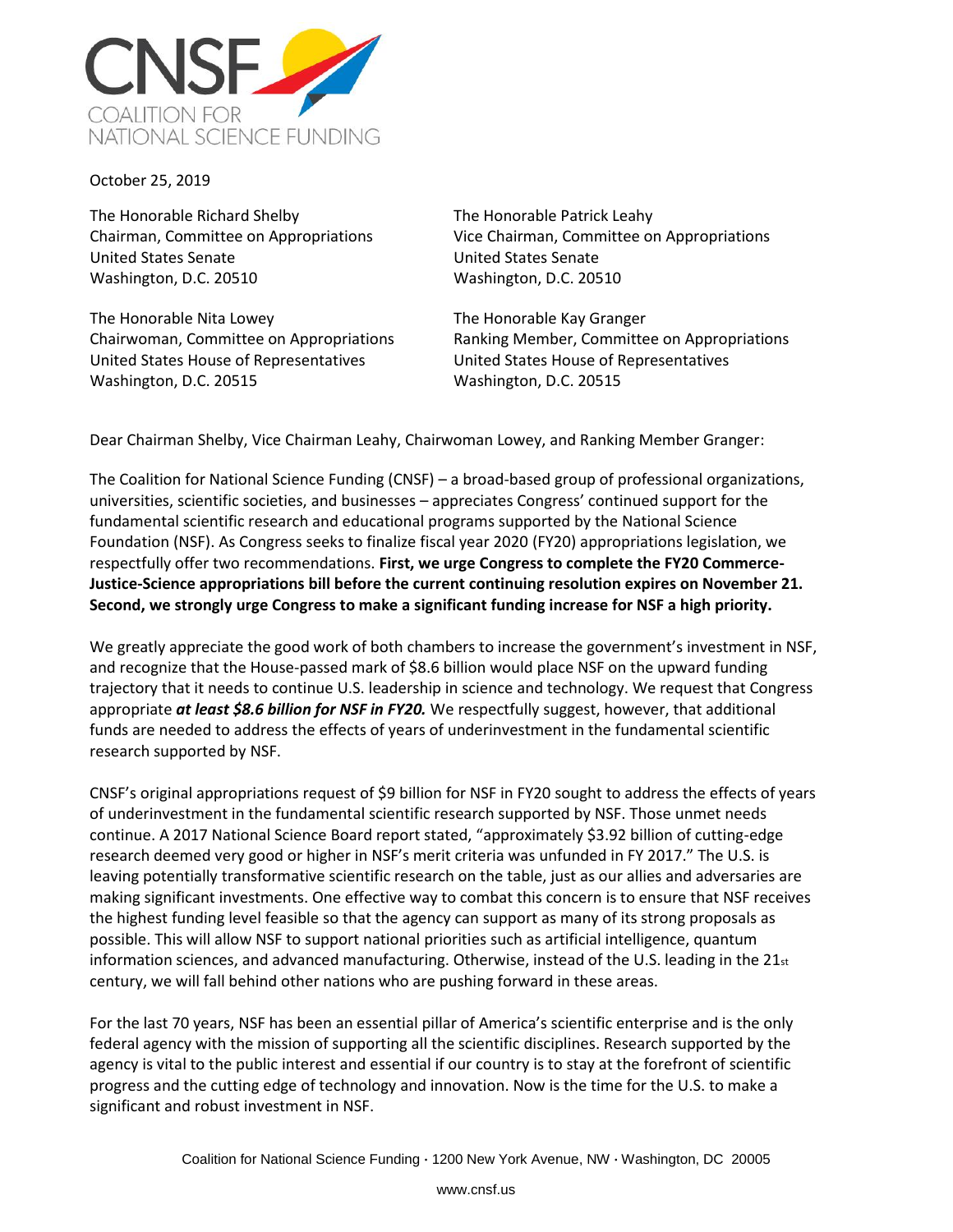Thank you for considering our views. We are grateful for your continuing support for NSF.

Sincerely,

The Coalition for National Science Funding (CNSF)

Acoustical Society of America American Anthropological Association American Association for Dental Research American Association of **Geographers** American Association of Physicists in Medicine American Association of Physics Teachers American Astronomical Society American Chemical Society American Educational Research Association American Geophysical Union American Geosciences Institute American Institute for Medical and Biological Engineering American Institute of Biological Sciences American Institute of Physics American Mathematical Society American Physiological Society American Phytopathological Society American Political Science Association American Psychological Association American Society for Biochemistry & Molecular Biology American Society for Engineering Education American Society for Microbiology American Society of Agronomy

American Society of Civil Engineers American Society of Mechanical Engineers American Society of Plant Biologists American Sociological Association American Statistical Association Arafune Government Relations, LLC Archaeological Institute of America Arizona State University Association for Psychological Science Association for Women in **Mathematics** Association of American Medical Colleges Association of American Universities Association of Public and Landgrant Universities Association of Research Libraries Association of Science-Technology Centers Bagley Group, LLC Battelle Biophysical Society Boise State University Bose Washington Partners, LLC Boston University Brandeis University Brown University California Institute of **Technology** 

Cavarocchi Ruscio Dennis Associates, LLC Computing Research Association Consortium of Social Science Associations Consortium of Universities for the Advancement of Hydrologic Science Inc. Cornell University Council of Graduate Schools Council on Governmental Relations Council on Undergraduate Research Crop Science Society of America Duke University Eastman Ecological Society of America Entomological Society of America Eversole Associates Federation of Associations in Behavioral & Brain Sciences Florida State University Geological Society of America George Mason University Georgetown University Georgia Institute of Technology Harvard University Human Factors and Ergonomics Society IEEE-USA Illinois Institute of Technology Incorporated Research Institutions for Seismology Indiana University Knowledge Alliance